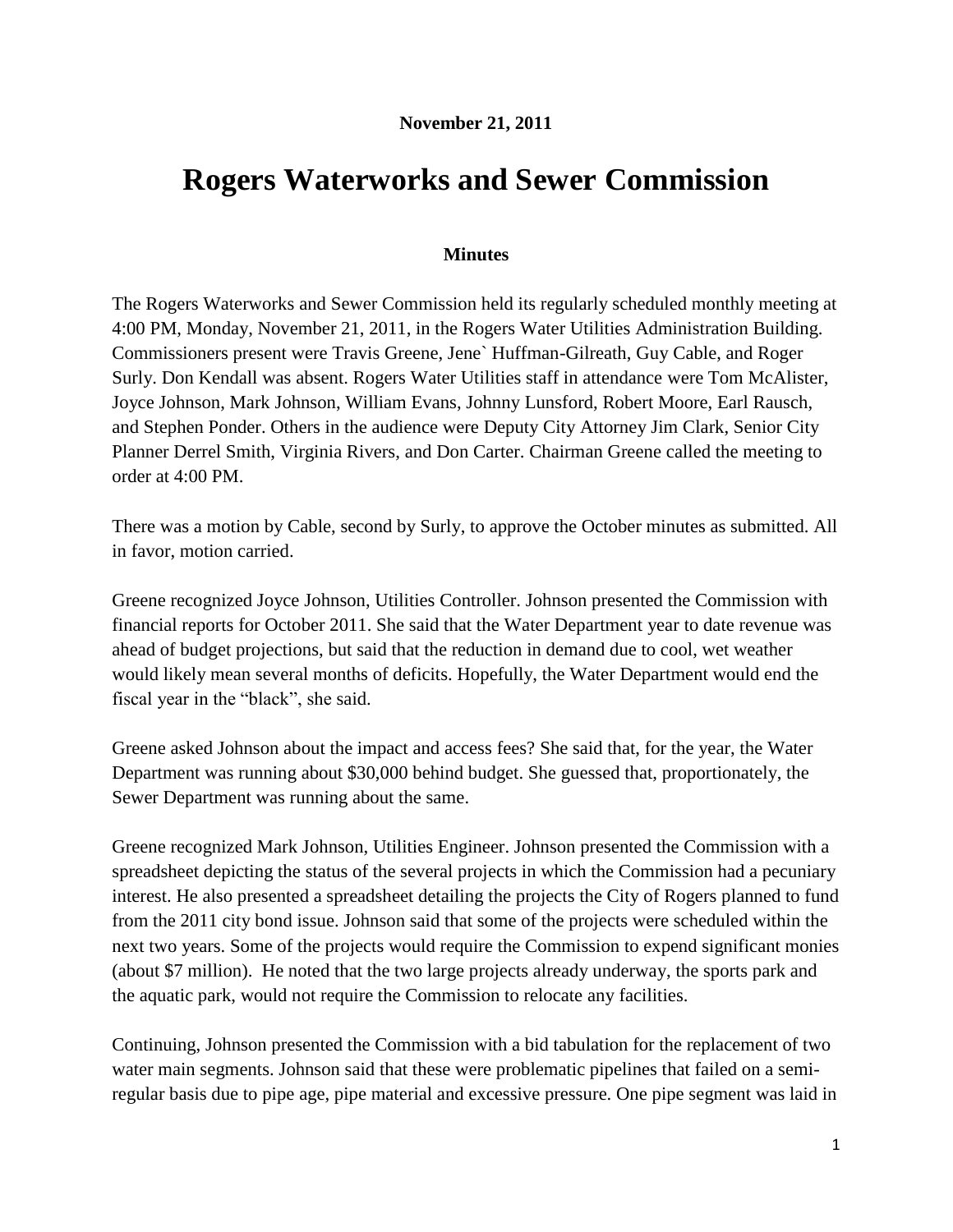an easement cross country from Lake Atalanta to Electric Street; the other pipe segment ran along Highway 94 East toward the Horseshoe Bend Park. The low bid was from S & J Construction Co., Inc., for \$471,325.16. He said the engineer's estimate was \$550,000.

Huffman-Gilreath asked how many feet of water main were going to be replaced. Johnson replied that a little over a mile in total would be replaced.

There was a motion by Greene, second by Huffman-Gilreath, to approve the low bid from S & J Construction. All in favor, motion carried.

Greene asked about the contract to remodel the old utilities administration building. Johnson said that the contractor, Danny Robison & Sons, went out of business; however, the project was 99.9% complete. The contractor's bonding agent was in charge of satisfying the subcontractors, he said.

Greene recognized Tom McAlister, Utilities Manager. McAlister spoke to the issue of the repair of the back yard easement on the Virginia Rivers property at 1415 W. Sycamore Street. At the behest of the Commission, he had attempted to determine cost alternatives to the restoration of the visual barrier partially destroyed by the excavation and sewer main repair and resulting destruction of a stand of bamboo in Ms. Rivers yard. McAlister said that the excavation had been repaired with top soil, and annual rye grass was holding the topsoil in place. He said that the chain link fence between Rivers' yard and her neighbor had yet to be completely fixed and the crews would need to bring more top soil to fill in the depression caused by settling in the excavation area. He said that laying sod to repair the damaged area was not a good option until the spring.

Continuing, McAlister said that a privacy fence to form a visual barrier where the bamboo was removed would cost about \$1000, and could not be installed until spring without further damage to the excavation site. He said that he received a cost estimate of \$1970 to plant mature river cane in the easement. This option would also need to wait until spring to be viable, he said.

Greene asked Jim Clark what the Commission's legal responsibility was. Clark said that the Commission was not liable to replace the bamboo or the fence, that these constituted a "trespass" on the utility easement. He said that the Utilities was required to repair the surface of the ground, and that, if the Commission decided to do any more, it would be out of kindness, not a legal necessity. Clark said that the Utilities often went beyond legal requirements especially when customers suffered a sewer "backup". He said it was not uncommon for the Utilities to spend thousands of dollars on restoration.